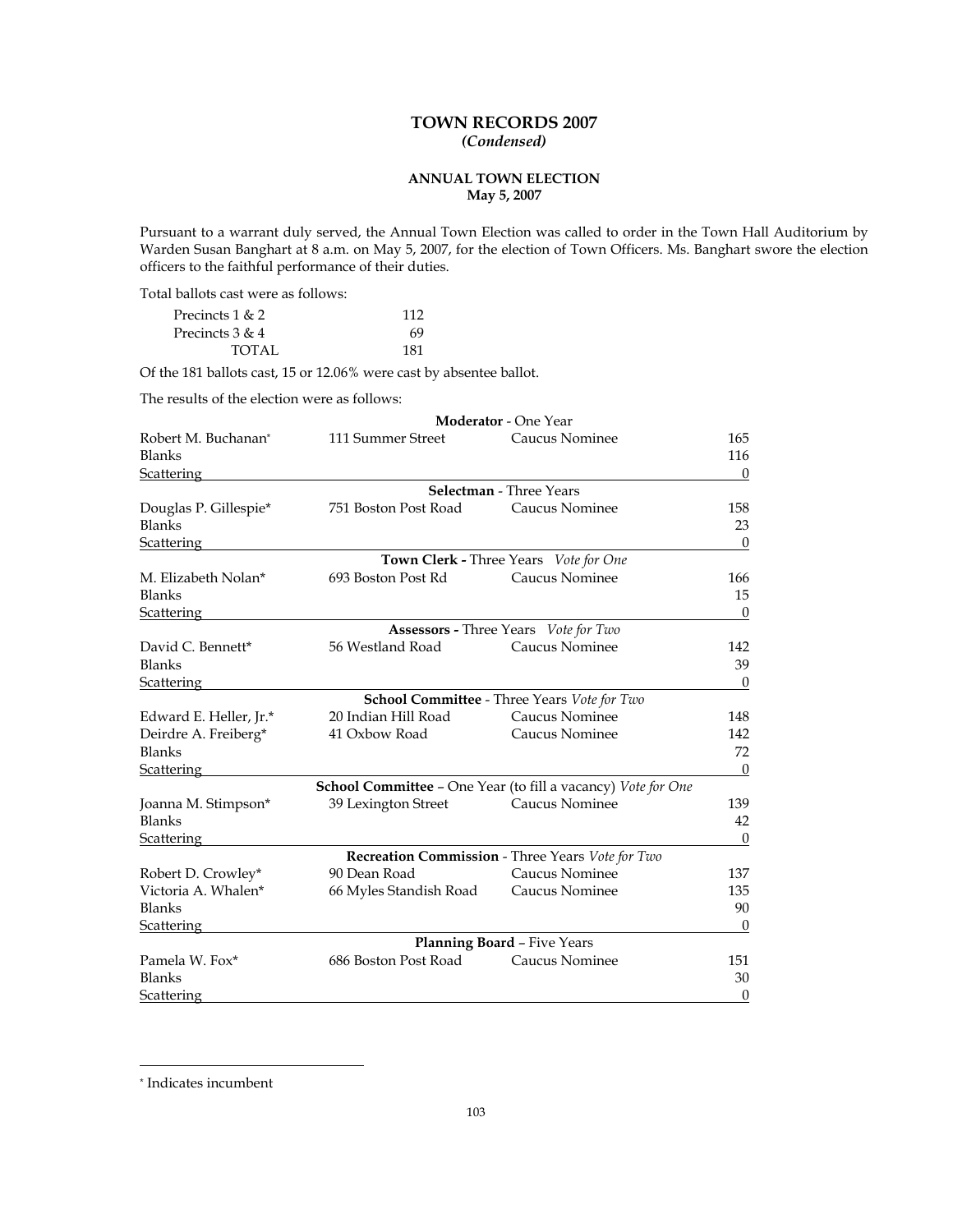|                       |                    | <b>Library Trustees - Three Years</b> Vote for Two  |          |
|-----------------------|--------------------|-----------------------------------------------------|----------|
| Barbara F. Coburn*    | 688 Boston Post Rd | Caucus Nominee                                      | 153      |
| Doris Atwood Sullivan | 51 Cedar Road      | Caucus Nominee                                      | 146      |
| Blanks                |                    |                                                     | 63       |
| <b>Scattering</b>     |                    |                                                     | $\theta$ |
|                       |                    | <b>Board of Health -Three Years</b>                 |          |
| Nicholas Guerina*     | 26 Pine Street     | Caucus Nominee                                      | 139      |
| <b>Blanks</b>         |                    |                                                     | 42       |
| <b>Scattering</b>     |                    |                                                     | $\theta$ |
|                       |                    | <b>Commissioner of Trust Funds - Three Years</b>    |          |
| Janell Phillips*      | 173 Merriam Street | Caucus Nominee                                      | 137      |
| Blanks                |                    |                                                     | 44       |
| <b>Scattering</b>     |                    |                                                     | $\theta$ |
|                       |                    | <b>Measurers of Lumber -One Year</b> Vote for Three |          |
| David C. Bennett*     | 56 Westland Road   | Caucus Nominee                                      | 134      |
| Barrett W. Gilchrist* | 75 Warren Avenue   | Caucus Nominee                                      | 136      |
| George Amadon         | 17 Village Road    | Caucus Nominee                                      | 141      |
| <b>Blanks</b>         |                    |                                                     | 132      |
| Scattering            |                    |                                                     | $\theta$ |

• Indicates incumbent

# **BALLOT QUESTION NO. 1: PROPOSITION 2½ DEBT EXCLUSION**

Shall the Town of Weston be allowed to exempt from the provisions of Proposition two and one-half, so called, the amount required to pay for the bond(s) issued in order to design, engineer, construct and equip the following, including all costs incidental and related thereto: (1) High School/Middle School Wastewater Treatment Facility; (2) Country & Woodland Schools; (3) DPW Equipment Replacement; (4) Drainage Improvements; (5) Town Green Sidewalk Reconstruction; (6) Police Information Systems Upgrade; (7) Fire Ladder Truck Replacement; (8) School Technology Equipment; (9) School Bus Replacement; and (10) High School Bleacher Replacement?

# **Yes: 131 No: 41 Blanks: 9**

# **Corrections to Annual Town Meeting May 8, 2006**

The following Resolution was presented and unanimously accepted:

Resolved: We, the citizens of Weston, assembled in Annual Town Meeting; take notice that Mr. Robert Anthony Nolan is ending twelve years of dedicated service to the Schools and to the Town of Weston as a member of the School Committee.

During his four terms in office, Tony participated in many changes in the Weston Public Schools, most notably the effects of the Massachusetts Education Reform Act, special education legislation, the implementation of the Massachusetts Comprehensive Achievement Tests, and Federal No Child Left Behind mandates.

In championing the education of Weston's children, Tony was an active participant in developing annual budgets that efficiently funded our educational mission; he engaged in many contract negotiations with employees, always seeking to balance the need to attract and retain qualified personnel with the need to keep costs down; he reviewed and rewrote old policies and developed new ones; he advocated for and gained support for the renovation of our facilities before state reimbursements dried up; and he approved many important educational improvements to meet both external mandates and system aspirations.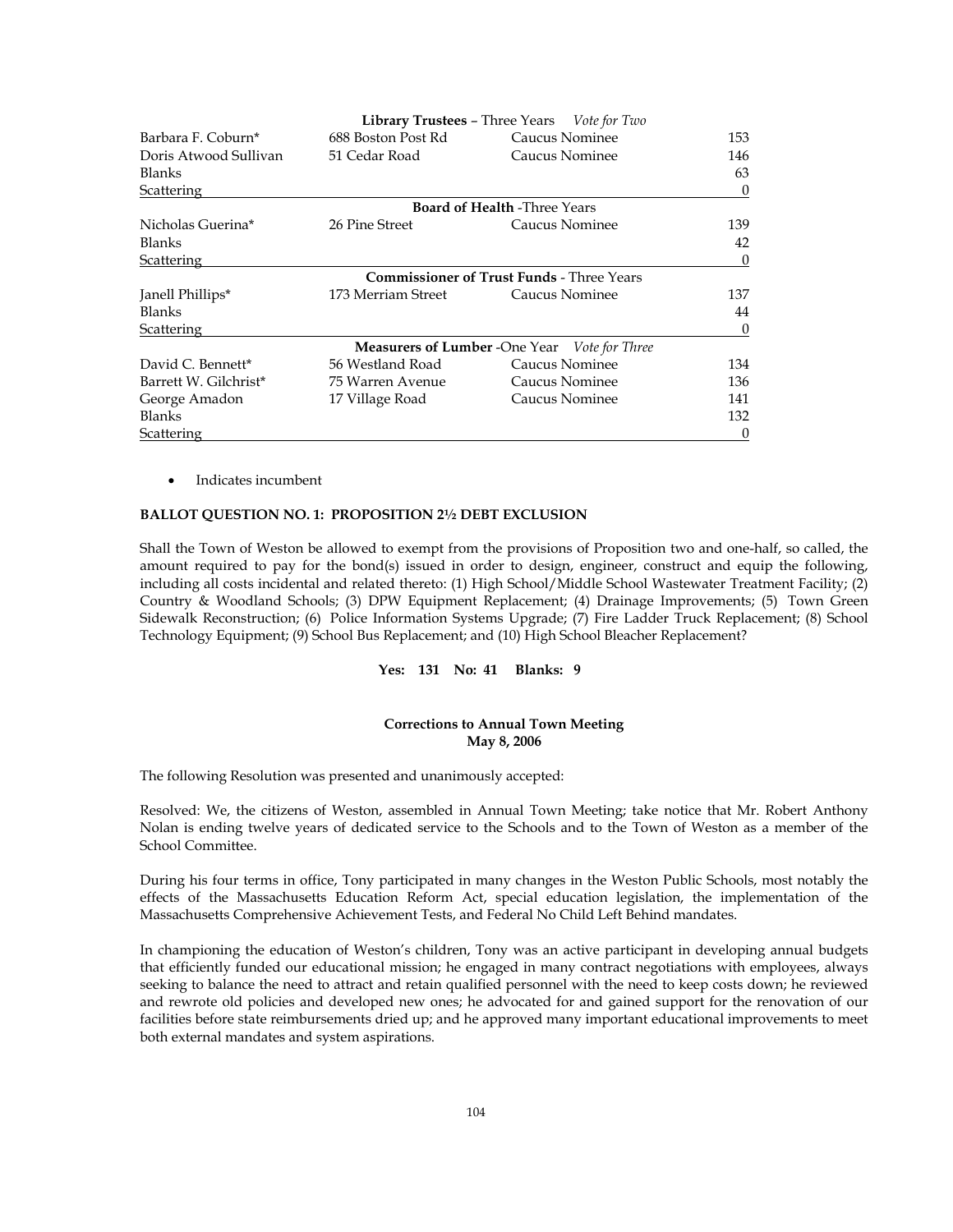Tony's civility and respectfulness were both a reminder and an inspiration to all who worked with him. Our town relies on volunteers like Tony whose civic involvement contributes to the fair representation of public interests.

We express our sincere thanks and appreciation to Robert Anthony Nolan for his years of service to the town and his innumerable contributions to the education of Weston's school children.

Further resolved: that this resolution be spread upon the records of the town and a copy sent to Mr. Nolan.

Article 33: Ms. Ann Leibowitz moved to amend the General Bylaws to provide for a Permanent Building Committee.

# **SPECIAL TOWN MEETING May 7, 2007**

Pursuant to a warrant, duly served, Robert M. Buchanan, the Moderator, called the Special Town Meeting to order at 7:30 P.M. in the auditorium of the Weston High School. The Moderator declared a quorum present and proceeded with the reading of the Warrant and the Return of Service.

The Moderator appointed tellers and swore them to their duties.

Tellers in the Auditorium:

Peter Hill David Hutcheson Mary Shaw Roy Chatalbash

## **ARTICLE 1: AMEND FISCAL YEAR 2007 OPERATING BUDGET**

Mr. Douglas Gillespie moved that the Town amend the following line items in the Fiscal Year 2007 Operating Budget adopted under Article 2 of the 2006 Annual Town Meeting and amended under Article 3 at the November 8, 2006 Special Town Meeting, by transferring between line items as follows:

|                                | Changing From | Changing To | Difference |
|--------------------------------|---------------|-------------|------------|
| Fire - Hydrant Service         | \$48,000      | \$42,300    | \$(5,700)  |
| Fire - Expenses                | 186.626       | 192,326     | 5.700      |
| <b>Public Works - Salaries</b> | 1,509,222     | 1,489,222   | (20,000)   |
| Public Works - Expenses        | 1,018,773     | 1,038,773   | 20,000     |

**The motion was voted unanimously**.

# **ARTICLE 2: AMEND FISCAL YEAR 2007 RECREATION ENTERPRISE BUDGET**

Mr. Douglas Gillespie moved that the Town supplement certain parts of the fiscal year 2007 Recreation Enterprise budget adopted under Article 4 of the 2006 Annual Town Meeting as follows:

|                 | Changing From | Changing To | Difference |
|-----------------|---------------|-------------|------------|
| <b>Salaries</b> | 788.669       | 903.669     | 115,000    |
| Expenses        | 514.482       | 414.482     | (100,000)  |

And as funding therefor, that \$15,000 be transferred from Recreation Enterprise Fund retained earnings.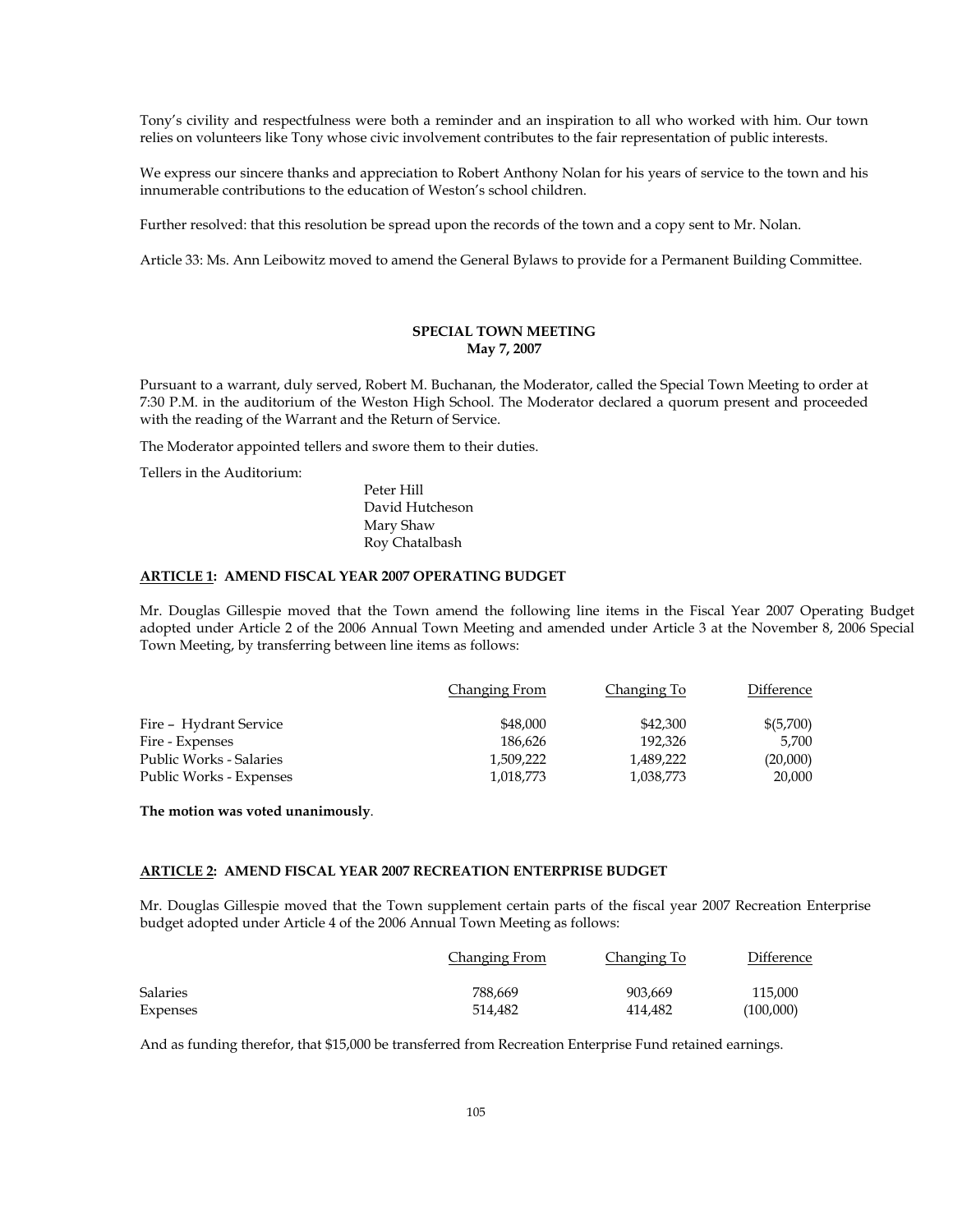The following Resolution was presented by Mr. Michael Harrity and unanimously accepted:

The Town of Weston expresses gratitude to the following retiring elected and volunteer officers of the Town of Weston and to the retiring Town employees:

Ms. Mary Anne Rogers, Chairman of the Weston School Committee, expressed gratitude to Wendy Spector for her years of service as a member of the School Committee.

Motion to dissolve Special Town Meeting passes at 7:45 P.M.

#### **ANNUAL TOWN MEETING**  *May 7, 2007*

Pursuant to a warrant, duly served, Robert M. Buchanan, the Moderator, called the Annual Town Meeting to order at 8:20 P.M. in the auditorium of the Weston High School. The Moderator declared a quorum present and proceeded with the reading of the Warrant and the Return of Service.

**Article 1:** M. Elizabeth Nolan, Town Clerk read the results of the May 5, 2007, Annual Town Election, which results appear in the report of the Town Election (above).

# **Article 2 (1): APPROPRIATE THE FISCAL YEAR 2008 OPERATING BUDGET**

Mr. Douglas Gillespie moved that the several sums of money recommended by the Board of Selectmen for the Fiscal Year beginning July 1, 2007, in accordance with Section 5 of Article II of the General Bylaws, as amended, and set forth in pages 5-8 of the report entitled, "FY08 Recommended Operating Budget," be raised and appropriated for their respective purposes as set forth on said pages, and that the Town transfer the following sums to meet, in part, appropriations made at this Town Meeting:

- a. \$2,000,000 from the Free Cash Account;
- b. \$110,000 from the "Accrued Income, Well Litigation Settlement" account;
- c. \$35,000 from the Cemetery Trust Fund;
- d. \$195,000 from Overlay Surplus; and
- e. \$7,000 from the Josiah Smith Tavern Trust Fund;

and that the Board of Assessors be authorized to use such available funds to meet appropriations in their computation of the tax rate for fiscal year 2008.

Mr. Richard Manley, member of the School Committee and Mr. James Ricotta, member of the Finance Committee spoke in favor of the motion. Mr. Ricotta stated the Finance Committee projects override requests for 2009 and 2010 for \$1.4M and \$1.9M respectively.

#### **The motion was voted unanimously**.

#### **Article 2 (2)**

Mr. Douglas Gillespie moved that the Town transfer \$250,000 from the Well Litigation Settlement Account to meet, in part, appropriations made at this Town Meeting: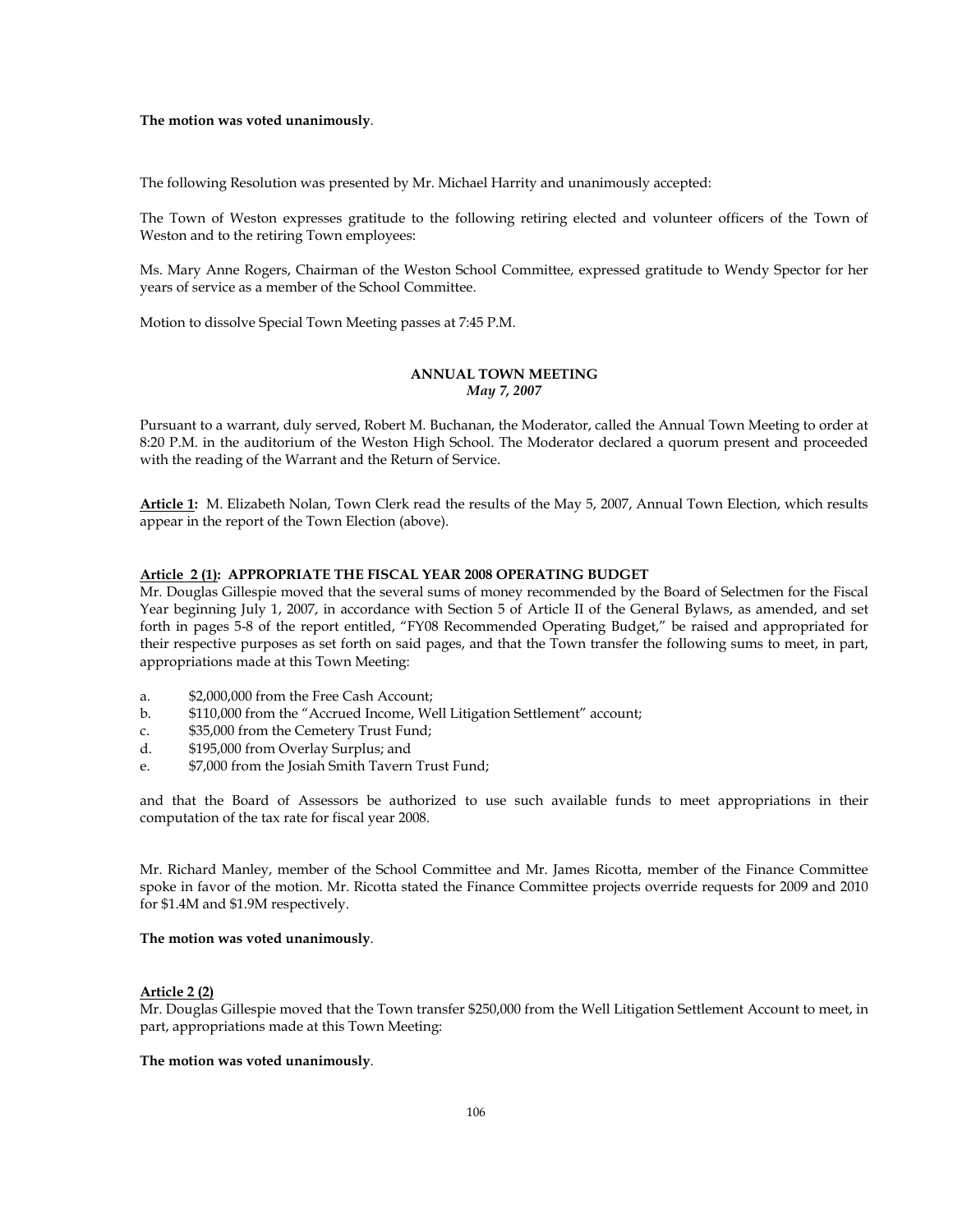## **Article 2 (3)**

Mr. Douglas Gillespie moved that the compensation for the following elected officers of the Town for the fiscal year commencing July 1, 2007, as required by Massachusetts General Laws, Chapter 41, Section 108, be fixed at:

| Town Clerk | \$150 |
|------------|-------|
| Assessors  | \$100 |

and that all other elected officers of the Town be unpaid.

#### **The motion was voted unanimously**.

#### **Article 2 (4)**

Mr. Douglas Gillespie moved that five persons be appointed by the Moderator to serve as a Memorial Day Committee in 2008 with authority to expend funds for the 2008 Memorial Day observance from the World War Trust Fund for this purpose.

Responding to questions from the floor, Mr. Gillespie stated that the \$800 to \$900 in the fund was adequate.

#### **The motion was voted unanimously**.

### **Article 2 (5)**

Mr. Douglas Gillespie moved that in purchasing property or equipment, any allowance for turning in or selling other property or equipment may be applied to the purchase price.

#### **The motion was voted unanimously**.

# **ARTICLE 3: APPROPRIATE THE FISCAL YEAR 2008 WATER ENTERPRISE BUDGET**

Mr. Gillespie moved that the Town appropriate from water receipts the following sums of money to operate the Water Division of the Department of Public Works during fiscal year 2008, under the provisions of M.G.L. Chapter 44, section 53F½:

| Salaries                               | \$249,496   |
|----------------------------------------|-------------|
| Expenses                               | 228,280     |
| <b>MWRA Assessment/Water Purchases</b> | 1,300,000   |
| Debt Service (non-exempt)              | 103.189     |
| Capital Outlay                         | 7,500       |
| Total                                  | \$1,888,465 |

**The motion was voted unanimously**.

# **ARTICLE 5: APPROPRIATE THE FISCAL YEAR 2008 BROOK SCHOOL APARTMENTS ENTERPRISE BUDGET**

Mr. Gillespie moved that the Town appropriate from rental receipts the following sums of money to operate the Brook School Apartments during fiscal year 2008, under the provisions of M.G.L. Chapter 44, Section 53F½: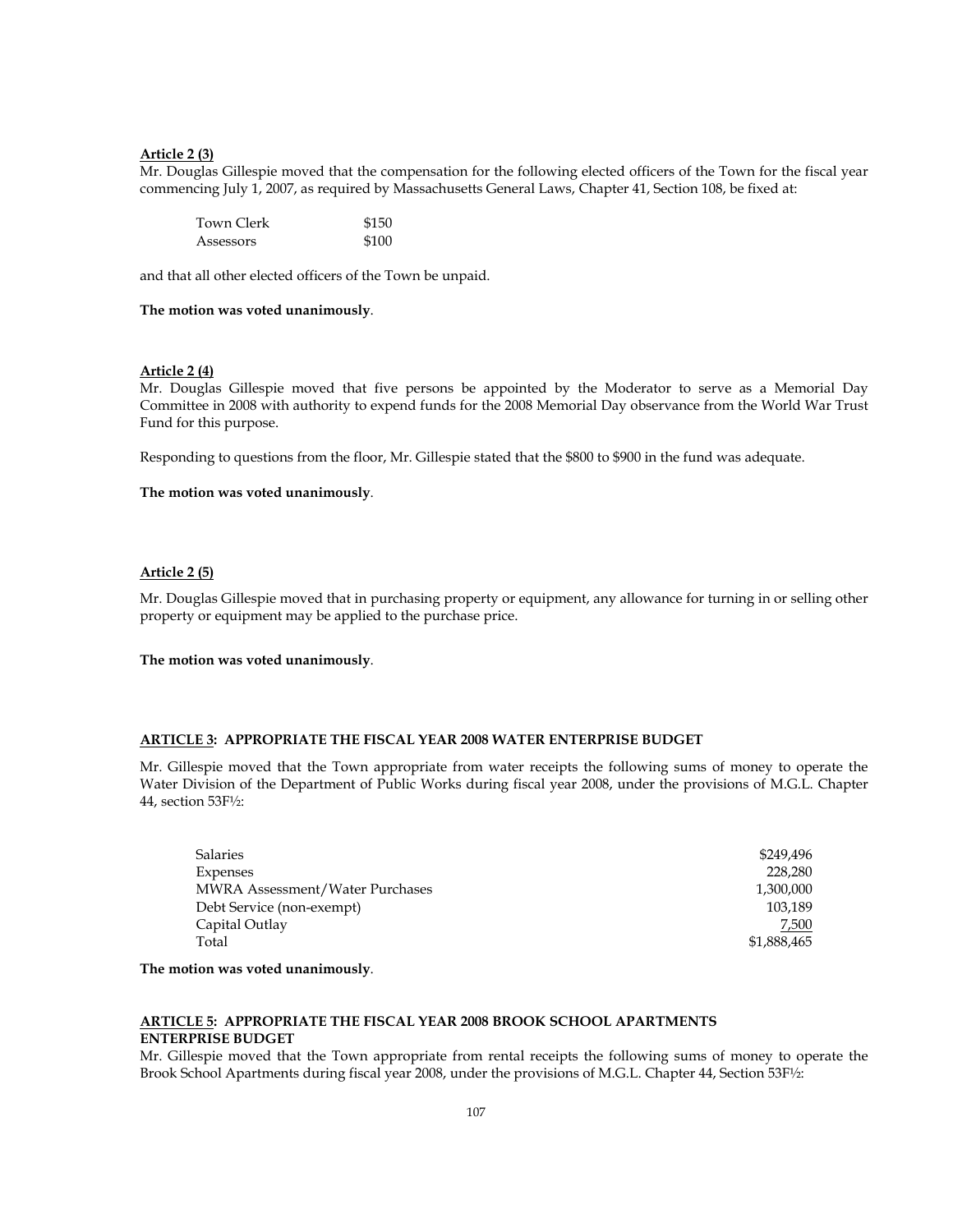| <b>Salaries</b>          | \$138,965 |
|--------------------------|-----------|
| Expenses                 | 329.332   |
| Repairs and Replacements | 81,955    |
| Payment in lieu of taxes | 18.253    |
| Debt Service             | 252,607   |
| Total                    | \$821,112 |

### **ARTICLE 6: APPROPRIATE TO STABILIZATION FUND**

Mr. Gillespie moved that the Town raise and appropriate \$250,000 to the Stabilization Fund, as provided under M.G.L. Chapter 40, section 5B, as amended, to be used for any lawful purpose, capital budget program or purpose for which the Town may borrow.

# **The motion was voted unanimously**.

# **ARTICLE 7: APPROPRIATE TO POST EMPLOYMENT BENEFITS STABILITZATION FUND**

Mr. Gillespie moved the Town raise and appropriate \$30,000 to the Post Employment Benefits Stabilization Fund, as provided under M.G.L. Chapter 40, section 5B, as amended, to be used for post employment benefits.

#### **The motion was voted unanimously**.

# **ARTICLE 8: CONTINUE DEPARTMENTAL REVOLVING FUNDS**

Mr. Gillespie moved that the Town continue revolving funds for certain Town departments pursuant to the provisions of M.G.L. chapter 44, section 53E½ for the fiscal year beginning July 1, 2007:

| Revolving     | Authority to Spend         | Revenue Source      | Use of Fund                   | FY08 Budget |
|---------------|----------------------------|---------------------|-------------------------------|-------------|
| Fund          |                            |                     |                               |             |
| Recreation    | <b>Recreation Director</b> | Program Fees        | Program Costs                 | \$50,000    |
| Skating       |                            |                     |                               |             |
| Programs      |                            |                     |                               |             |
| Historic      | Historical                 | Program Fees        | Costs Related to Purchase of  | \$1,500     |
| Marker        | Commission                 |                     | <b>Historic Markers</b>       |             |
| Josiah Smith  | <b>Town Manager</b>        | Rental Fees from    | Building Repairs and          | \$10,000    |
| Tavern        |                            | Women's             | Maintenance (Improvements)    |             |
|               |                            | Community League    |                               |             |
| Council on    | Council on Aging           | Program Fees        | Program Expenses              | \$25,000    |
| Aging         | Director                   |                     |                               |             |
| Special       |                            |                     |                               |             |
| Programs      |                            |                     |                               |             |
| Town Building | Town Manager               | Rental Fees, Town   | Utilities, Cleaning, Building | \$6,000     |
| Rentals       |                            | Hall, Former        | Monitor                       |             |
|               |                            | Library, Josiah     |                               |             |
|               |                            | <b>Smith Tavern</b> |                               |             |
| Board of      | <b>Health Director</b>     | Insurance           | Vaccine and Medical Supplies, | \$6,000     |
| Health        |                            | Reimbursement, Flu  | Nurse Salary, Public Health   |             |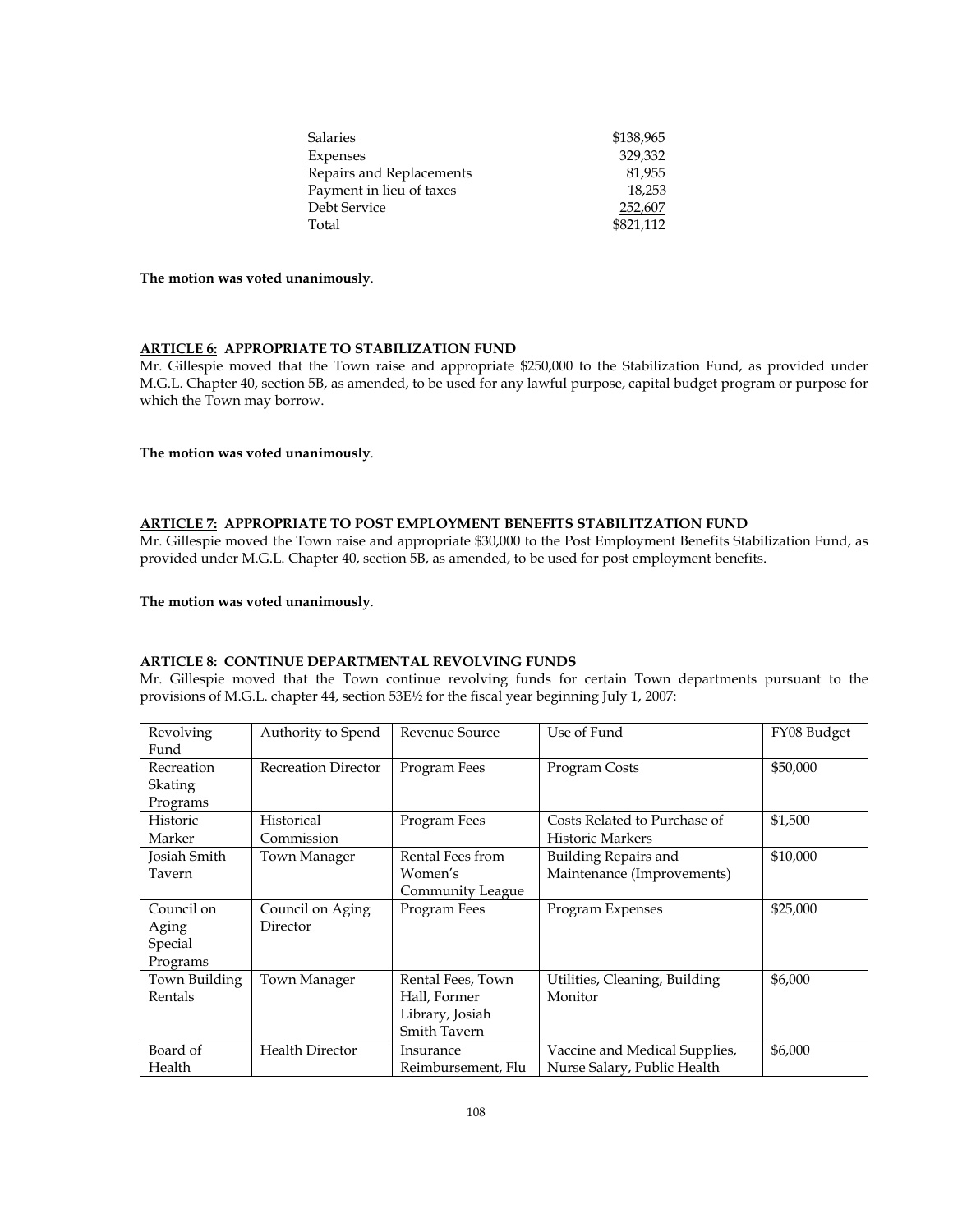|            |              | <b>Clinics</b>     | Education and Outreach      |          |
|------------|--------------|--------------------|-----------------------------|----------|
| Affordable | Town Manager | Fees from Original | Monitoring Costs, including | \$26,000 |
| Housing    |              | Sale and Resale of | Salaries and Benefits       |          |
| Monitoring |              | Affordable Homes   |                             |          |

# **ARTICLE 9: ACCEPT CHAPTER 90 ROAD IMPROVEMENT FUNDS**

Mr. Steve Charlip moved that the Town authorize the Board of Selectmen to permanently construct, reconstruct, resurface, alter or make specific repairs upon all or portions of various Town Ways and authorize the expenditure of \$355,911 and any other sums of money that may be received for the fiscal year commencing July 1, 2007 provided or to be provided by the Commonwealth of Massachusetts through the Massachusetts Highway Department.

## **The motion was voted unanimously**.

# **ARTICLE 10: APPROVE PROPERTY TAX DEFERRAL INCOME LIMITS**

Mr. Charlip moved that the Town establish a fiscal year 2008 income eligibility limit of \$70,000 under Chapter 421 of the Acts of 2004, An Act Authorizing the Town of Weston to Regulate Certain Property Tax Exemption Eligibility Requirements for the Elderly.

## **The motion was voted unanimously.**

#### **ARTICLE 11: APPROPRIATE FROM BROOK SCHOOL APARTMENTS STABILIZATION FUND**

Mr .Charlip moved that the Town appropriate \$93,700.85 from the Brook School Apartments Stabilization Fund, as provided under M.G.L. Chapter 40, section 5B, as amended, to be used for exterior repairs to the Brook School Apartments, and further that any amounts that may accrue to said fund as of June 30, 2007 also be appropriated for such purposes.

**The motion was voted unanimously.** 

## **ARTICLE 12: APPROPRIATE FOR CAPITAL PROJECTS**

Mr. Michael Harrity moved that the Town raise and appropriate the following sums of money:

| Purpose                                | Amount    | Expend Under Direction of: |
|----------------------------------------|-----------|----------------------------|
| A. Police Dispatch Area Improvements   | \$38,000  | Town Manager               |
| B. Police Radio Receivers and Repeater | \$118,000 | Town Manager               |
| C. School Equipment                    | \$49,500  | <b>School Committee</b>    |
| D. School - 1 Ton Truck                | \$35,000  | <b>School Committee</b>    |
| E. Telephone Consultant (Town-Wide)    | \$20,000  | Town Manager               |
| F. Replace Police Chief's Vehicle      | \$29,000  | Town Manager               |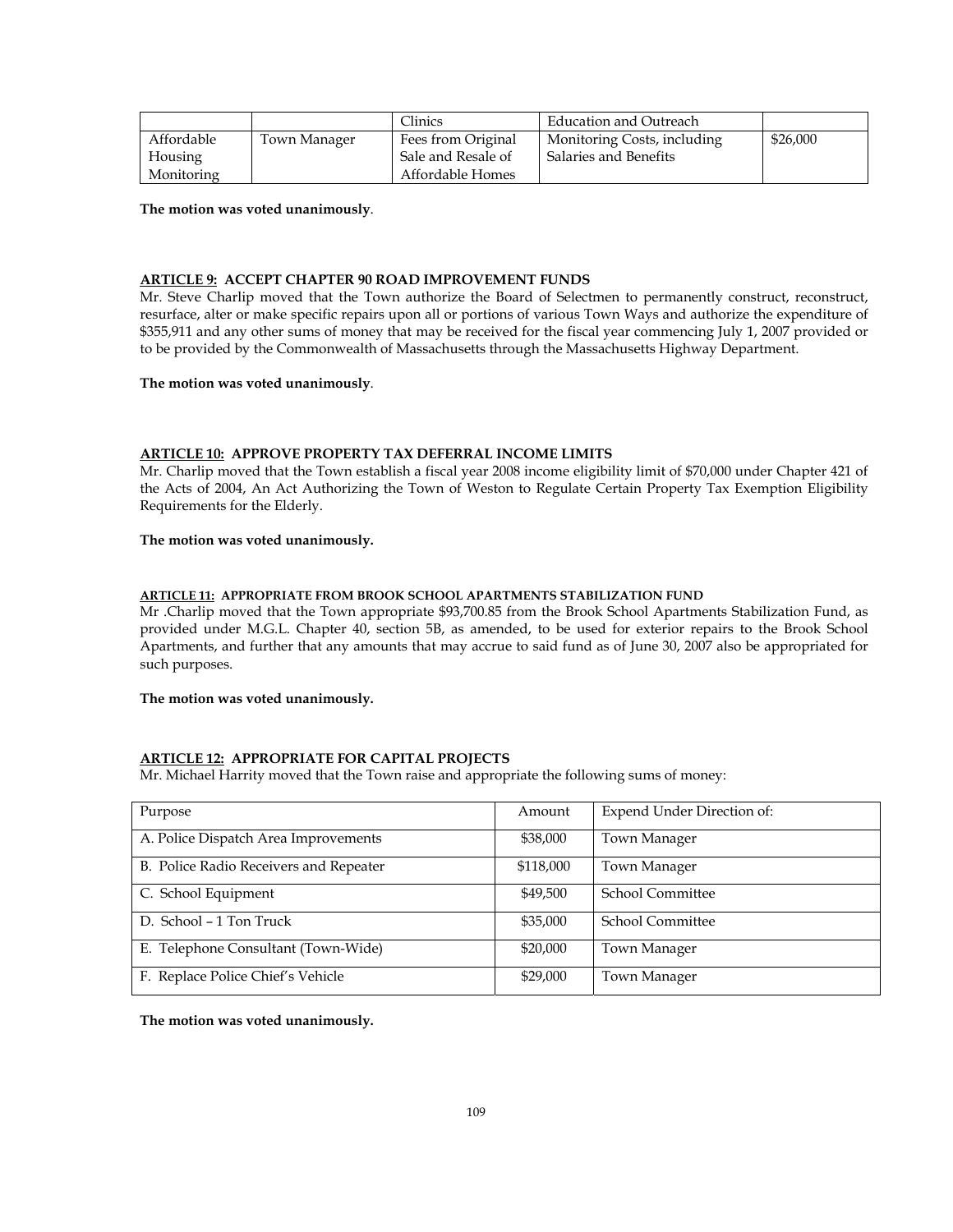# **ARTICLE 13: APPROPRIATE FOR FEASIBILITY STUDY FOR RENOVATIONS TO POLICE STATION**

Mr. Harrity moved that the Town raise and appropriate \$30,000 for the cost of architectural services for plans and specifications for repairs and improvements to the Police Station, to be spent under the direction of the Town Manager.

Ms. Sarah Benjamin, chairmen of the Permanent Building Committee, spoke in favor of the motion.

#### **The motion was voted unanimously.**

# **ARTICLE 14: APPROPRIATE FOR DEPARTMENT OF PUBLIC WORKS EQUIPMENT REPLACEMENT**

Mr. Harrity moved that the Town appropriate \$265,000 for the cost of departmental equipment for the Department of Public Works and all incidental costs related thereto, to be spent under the direction of the Town Manager, the money so appropriated to be raised by borrowing under authority of M.G.L. Chapter 44, section 7, or any other enabling authority, and that the Town Treasurer, with the approval of the Board of Selectmen, be authorized to issue bonds and notes therefor.

### **The motion was voted unanimously.**

#### **ARTICLE 15: APPROPRIATE FOR DRAINAGE IMPROVEMENTS**

Mr. Harrity moved that the Town appropriate \$200,000 to construct or reconstruct surface drains, and all incidental costs related thereto, to be spent under the direction of the Town Manager, the money so appropriated to be raised by borrowing under the authority of M.G.L. chapter 44, section 7, or any other enabling authority, and that the Town Treasurer, with the approval of the Board of Selectmen, be authorized to issue bonds and notes therefor.

### **The motion was voted unanimously.**

## **ARTICLE 16: APPROPRIATE FOR TOWN GREEN SIDEWALK RECONSTRUCTION**

Mr. Harrity moved that the Town appropriate \$125,000 for the construction or reconstruction of the sidewalk around the Town Green, and all incidental costs related thereto, to be spent under the direction of the Town Manager, the money so appropriated to be raised by borrowing under the authority of M.G.L. chapter 44, section 7, or any other enabling authority, and that the Town Treasurer, with the approval of the Board of Selectmen, be authorized to issue bonds and notes therefor.

#### **The motion was voted by a 2/3 majority as declared by the Moderator.**

#### **ARTICLE 17: APPROPRIATE FOR POLICE INFORMATION SYSTEMS UPGRADE**

Mr. Harrity moved that the Town appropriate \$175,000 for the purchase and installation of computer hardware and software for the implementation of a Police information system, and all incidental costs related thereto, to be spent under the direction of the Town Manager, the money so appropriated to be raised by borrowing under the authority of M.G.L. chapter 44, section 7, or any other enabling authority, and that the Town Treasurer, with the approval of the Board of Selectmen, be authorized to issue bonds and notes therefor.

Responding to inquires from Town Meeting members, Mr. Harrity stated that the software and hardware had specific requirements and that the Selectmen and the Town's technicians interviewed five companies. Mr. Marvin Wolfenthal stated there were companies that specialized in this area.

### **The motion was voted by a 2/3 majority as declared by the Moderator.**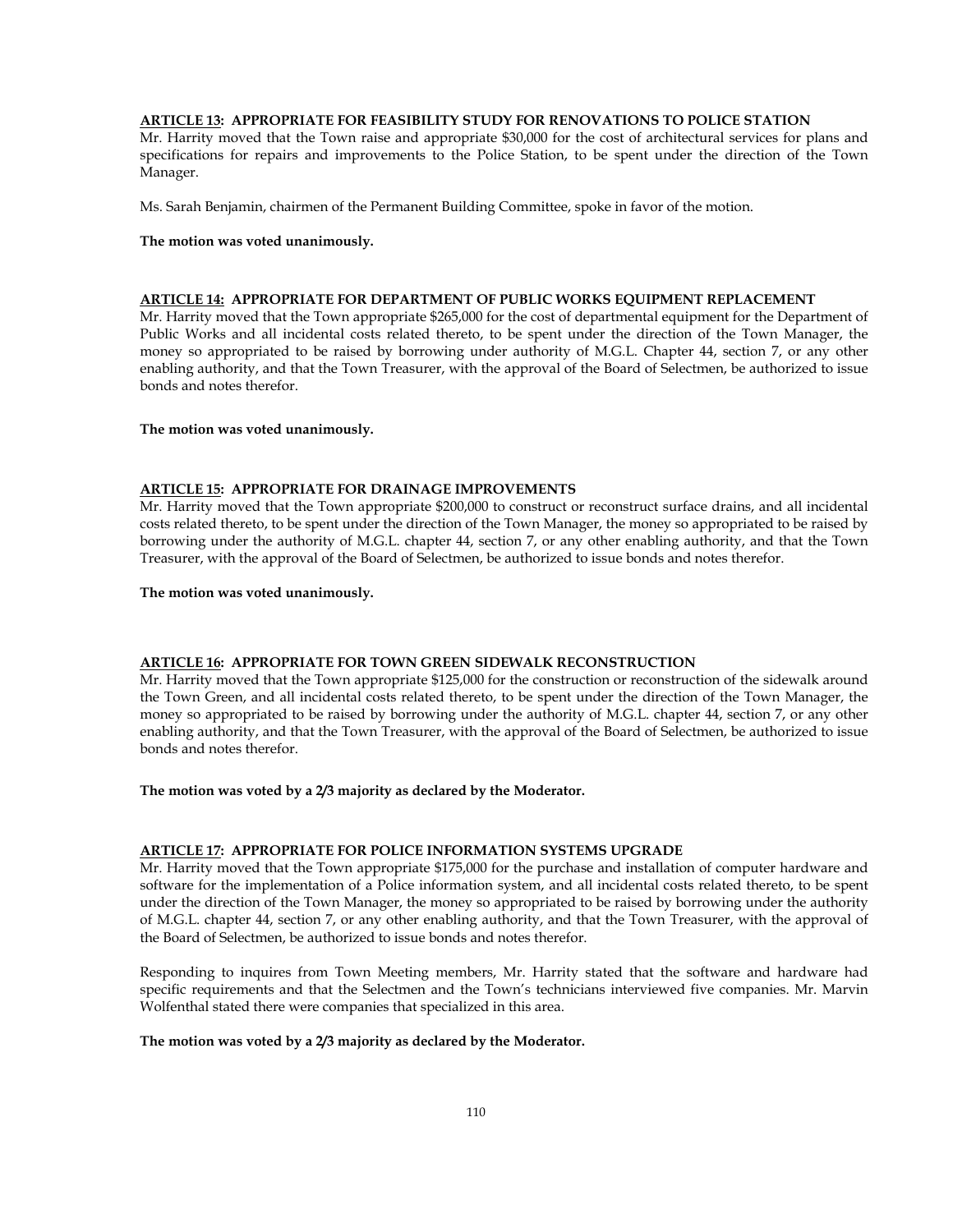# **ARTICLE 18: APPROPRIATE FOR FIRE LADDER TRUCK REPLACEMENT**

Mr. Harrity moved that the Town appropriate \$700,000 for the cost of departmental equipment for the Fire Department, and all incidental costs related thereto, to be spent under the direction of the Town Manager, the money so appropriated to be raised by borrowing under authority of M.G.L. Chapter 44, section 7, or any other enabling authority, and that the Town Treasurer, with the approval of the Board of Selectmen, be authorized to issue bonds and notes therefor.

Responding to questions from the floor, Mr. Harrity stated the ladder of the fire truck would be able to reach a height of 95 to 105 feet, which is approximately 8  $\frac{1}{2}$  stories. The old fire truck would be traded in but the trade in value was not known.

## **The motion was voted by a 2/3 majority as declared by the Moderator.**

#### **ARTICLE 19: APPROPRIATE FOR SCHOOL TECHNOLOGY EQUIPMENT**

Ms. Wendy Spector, member of the School Committee moved that the Town appropriate \$145,000 for the purchase of computer hardware and other data processing equipment, and all incidental costs related thereto, to be spent under the direction of the School Committee, the money so appropriated to be raised by borrowing under the authority of M.G.L.

Chapter 44, section 7, or any other enabling authority, and that the Town Treasurer, with the approval of the Board of Selectmen, be authorized to issue bonds and notes therefor.

### **The motion was voted by a 2/3 majority as declared by the Moderator.**

#### **ARTICLE 20: APPROPRIATE FOR SCHOOL BUS REPLACEMENTS**

Ms. Joanna Stimpson, member of the School Committee, moved that the Town appropriate \$300,000 for the cost of departmental equipment, and all incidental costs related thereto, to be spent under the direction of the School Committee, the money so appropriated to be raised by borrowing under authority of M.G.L. chapter 44, section 7, or any other enabling authority, and that the Town Treasurer, with the approval of the Board of Selectmen, be authorized to issue bonds and notes therefor.

### **The motion was voted by a 2/3 majority as declared by the Moderator.**

#### **ARTICLE 21: APPROPRIATE FOR HIGH SCHOOL BLEACHER REPLACEMENT**

Mr. Edward Heller, member of the School Committee, moved that the Town appropriate \$335,000 for the cost of departmental equipment, and all incidental costs related thereto, to be spent under the direction of the School Committee, the money so appropriated to be raised by borrowing under authority of M.G.L. chapter 44, section 7, or any other enabling authority, and that the Town Treasurer, with the approval of the Board of Selectmen, be authorized to issue bonds and notes thereof.

Ms. Mary Ellen Sikes speaking against the motion, stated bleachers are not athletic facilities and are just for the comfort of spectators, and that spectators could bring their own chairs. When asked if the seating capacity would be expanded, Mr. Heller said the capacity would be comparable and that there would be no restrooms.

### **The motion was voted by a 2/3 majority as declared by the Moderator.**

# **ARTICLE 22: APPROPRIATE FOR DOUBLET HILL WATER STORAGE TANK PAINTING**

Mr. Charlip moved that the Town appropriate \$250,000 for the cost of rehabilitation of water departmental equipment, and all incidental costs related thereto, to be spent under the direction of the Town Manager, the money so appropriated to be raised by borrowing under authority of M.G.L. chapter 44, section 8, or any other enabling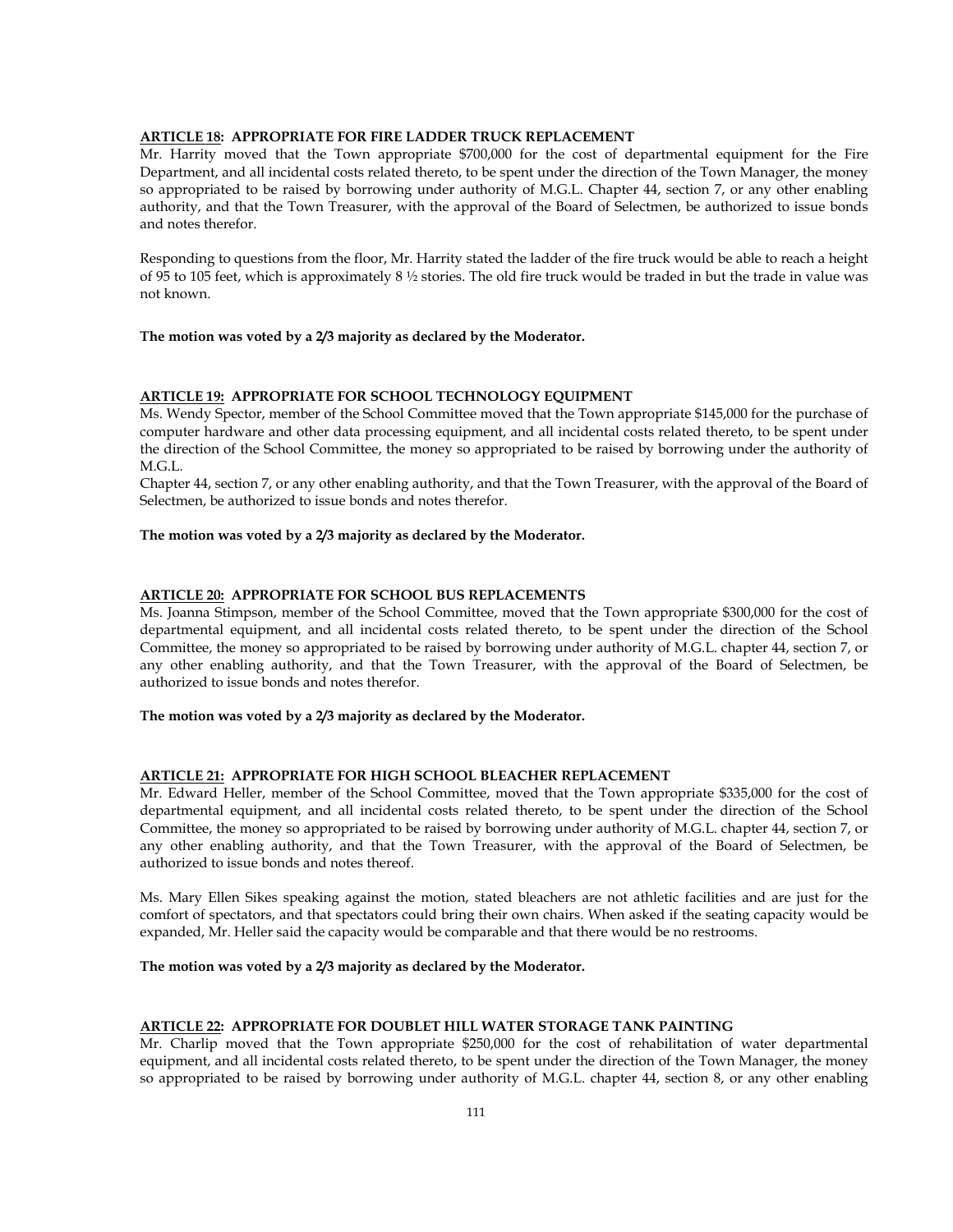authority, and that the Town Treasurer, with the approval of the Board of Selectmen, be authorized to issue bonds and notes therefor.

#### **The motion was voted by a 2/3 majority as declared by the Moderator.**

# **ARTICLE 23: APPROPRIATE FOR WATER MAIN REHABILITATION PROGRAM**

Mr. Charlip moved that the Town appropriate \$100,000 for the cost of laying and relaying water mains of not less than six inches but less than sixteen inches in diameter, and all incidental costs related thereto, to be spent under the direction of the Town Manager, the money so appropriated to be raised by borrowing under authority of M.G.L. chapter 44, section 8, or any other enabling authority, and that the Town Treasurer, with the approval of the Board of Selectmen, be authorized to issue bonds and notes therefor.

### **The motion was voted by a 2/3 majority as declared by the Moderator.**

#### **ARTICLE 24: APPROPRIATE FOR WELLESLEY STREET WATER PUMP STATION IMPROVEMENT DESIGN**

Mr. Charlip moved that the Town appropriate \$43,500 for the cost of engineering services for plans and specifications for improvements to the Wellesley Street Water Pump Station, and all incidental costs related thereto, to be spent under the direction of the Town Manager, the money so appropriated to be raised by borrowing under authority of M.G.L. chapter 44, section 8, or any other enabling authority, and that the Town Treasurer, with the approval of the Board of Selectmen, be authorized to issue bonds and notes therefor.

Responding to a question from the floor, Mr. Charlip stated the pump station was currently being used.

**The motion was voted unanimously.**

#### **ARTICLE 25: RESCIND BOND AUTHORIZATION**

Mr. Charlip moved that the Town rescind all or a part of the following authorizations to borrow funds, which were approved in a prior year, where the purpose of the borrowing has been completed and/or it was unnecessary to borrow the amount approved:

| Article 7 October 11, 2000 Special Town Meeting | Affordable Housing                                  | \$120,000 |
|-------------------------------------------------|-----------------------------------------------------|-----------|
| Article 25                                      | May 12, 2003 Annual Town Meeting<br>School Vehicles | \$9,000   |

**The motion was voted unanimously.** 

# **ARTICLE 26: CITIZENS' PETITION: APPROVE HOME RULE PETITION: SALE OF WINE IN THE TOWN OF WESTON**

Ms. Maria Forbes moved that the Town petition the General Court for a special act providing that legislation be adopted as set forth in Article 26 of the Warrant; and further, to authorize the General Court to make clerical or editorial changes of form only to the bill, unless the Board of Selectmen approves amendments to the bill before enactment by the General Court, and to authorize the Board of Selectmen to approve amendments which shall be within the scope of the general public objectives of this petition.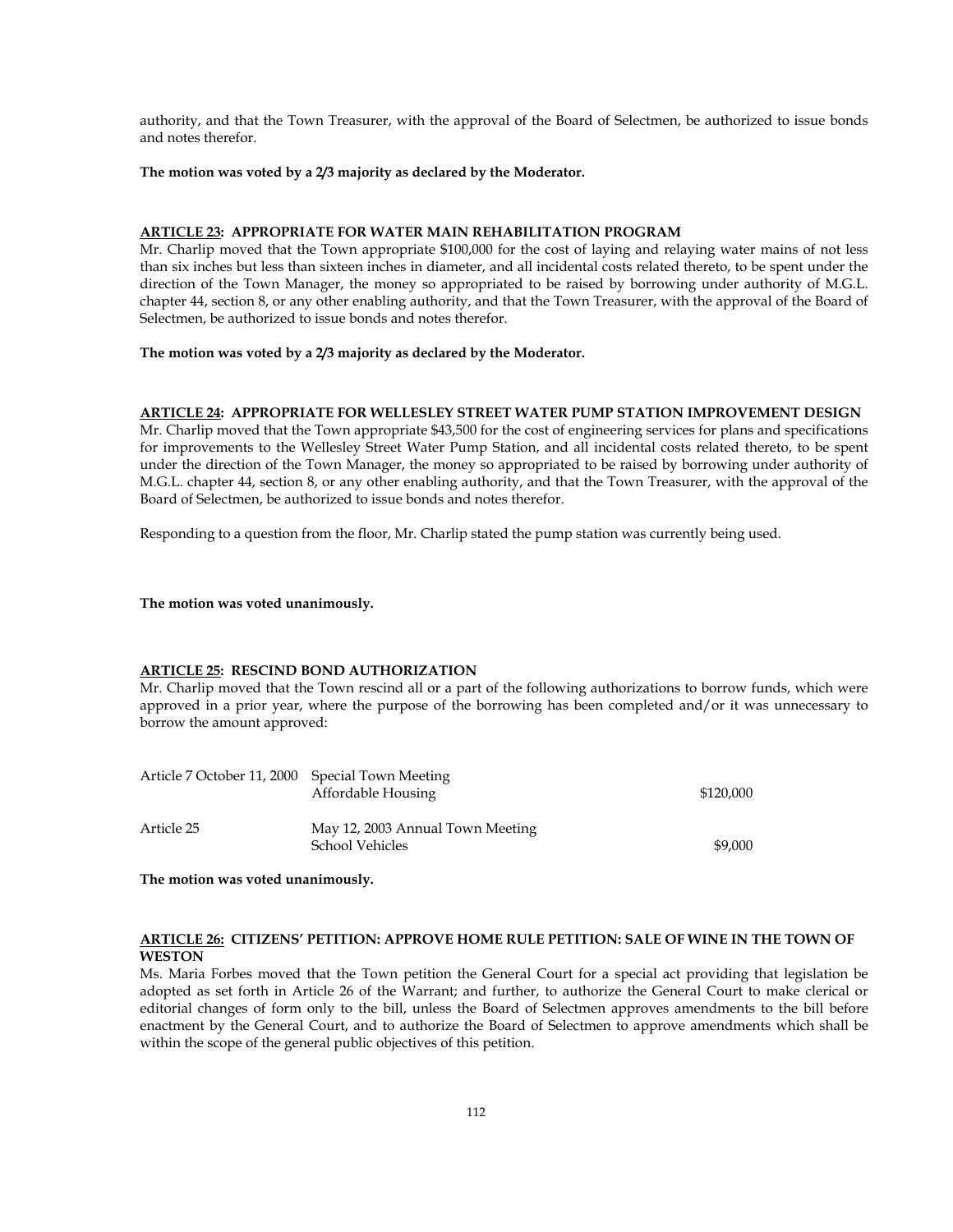Mr. Suren Avedisian, general manager of Omni Foods discussed Ms. Forbes' motion, stating the license to sell wine was limited and would apply only to Omni Food Store. Speaking in favor of the motion, Alice Rich told the Town Meeting members that selling wine is natural and good business in the Town, Ed Coburn stated any opposition to the motion based on underage drinking concerns was a red herring as underage drinkers were not looking to drink wine and that underage drinking occurs both in and outside of the Town. Opposing the motion, Isabel Ferguson urged the motion be rejected because: it would make the purchase of alcohol more convenient; the motion, driven by Omni Foods, allows Omni to have a monopoly in the Town. Julia Bensen acknowledged that underage drinking occurs regardless of the license to sell wine, but asked Members to consider the message to the young residents.

Motion passes: 106 yeas 71 Nays

**The motion was voted but not unanimously.** 

## **ARTICLE 27: APPROPRIATE FOR FISCAL YEAR 2008 COMMUNITY PRESERVATION COMMITTEE OPERATING BUDGET**

Mr. Brian Donohue, member of the Community Preservation Committee moved that the Town hear and act on the report of the Community Preservation Committee on the Fiscal Year 2008 Community Preservation budget and appropriate from the Community Preservation Fund:

\$75,000 to meet the administrative expenses and all other necessary and proper expenses of the Community Preservation Committee for Fiscal Year 2008, such sum to be transferred from FY08 estimated annual revenues;

and further, that the Town reserve for appropriation the following amounts as recommended by the Community Preservation Committee, such sums to be transferred from the Community Preservation Fund, FY08 estimated annual revenues:

\$1,800,000 for the acquisition, creation and preservation of open space excluding land for recreational use;

\$800,000 for the acquisition, preservation, rehabilitation and restoration of historic resources; and

\$400,000 for the creation, preservation and support of community housing;

and further, that the following amounts be appropriated for payment of principal and interest payments on Community Preservation projects previously approved by town meeting:

\$307,500 related to the purchase of Open Space known as the Sunday Woods parcel, which was approved for purchase under Article 6 of the May 2002 Annual Town Meeting, said sum to be transferred from the Open Space Reserve of the Community Preservation Fund;

\$305,049 related to the expansion of the Brook School Apartments, approved under Article 19 of the May 2004 Annual Town Meeting, said sum to be transferred from the Community Housing Reserve of the Community Preservation Fund; and

\$638,938 related to the purchase of Open Space known as the Case Estates land, which was approved for purchase under Article 1 of the November 8, 2006 Special Town Meeting, said sum to be transferred from the Open Space Reserve of the Community Preservation Fund.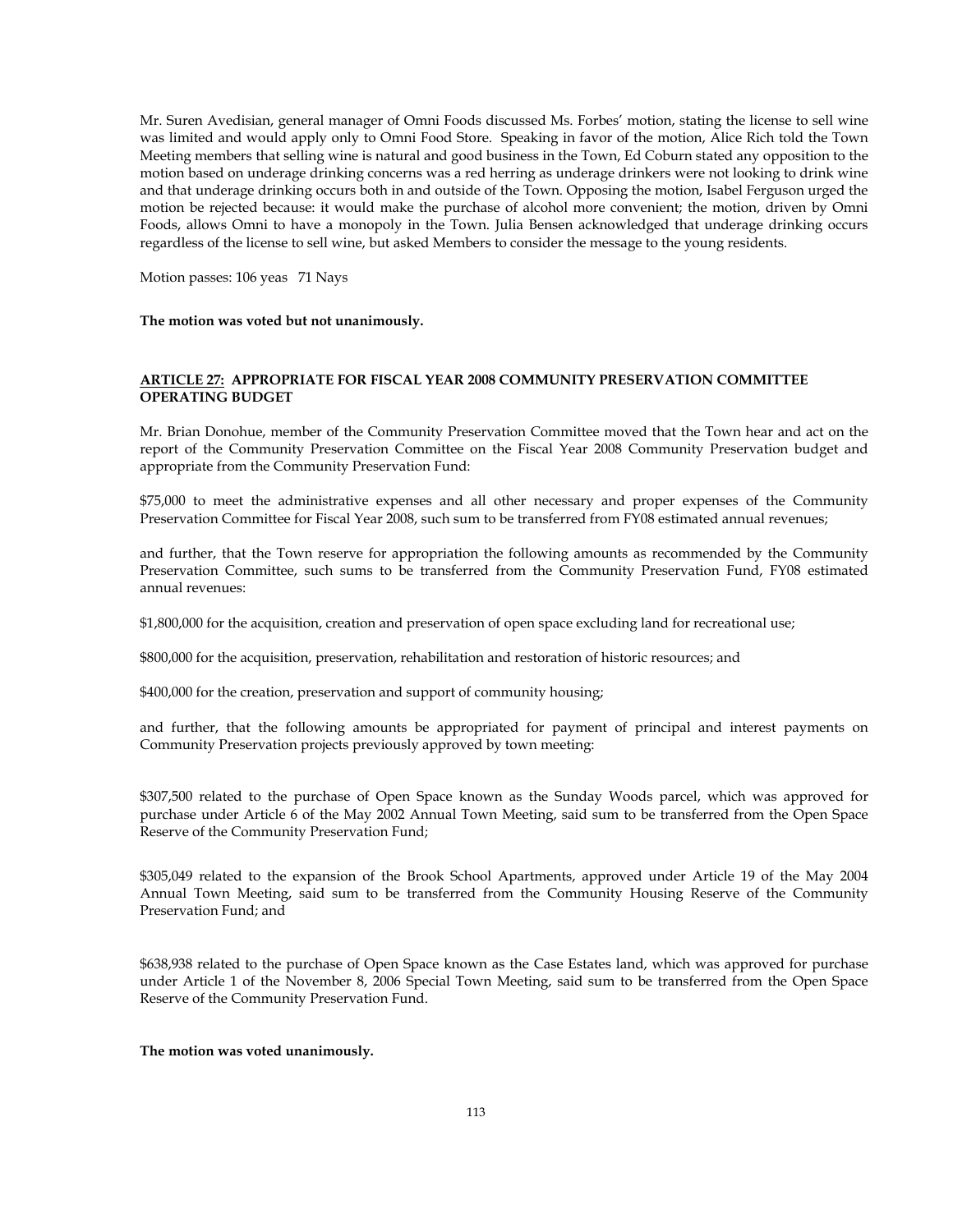## **ARTICLE 28: APPROPRIATE FOR OPEN SPACE – FIELD PRESERVATION**

Mr. Donohue moved that the Town appropriate \$20,000 for the preservation of open space under the Community Preservation Program, to be used for the preservation of several fields under the jurisdiction of the Conservation Commission, said sum to be transferred from the Open Space Reserve of the Community Preservation Fund.

### **The motion was voted unanimously.**

#### **ARTICLE 29: APPROPRIATE FOR OPEN SPACE – PRESERVATION OF RECREATION AREAS**

Mr. Donohue moved that the Town appropriate \$1,000,000 for open space purposes under the Community Preservation Program, to preserve existing recreation areas and create land for recreational use on property under the jurisdiction of the Board of Selectmen and School Committee, said sum to be spent under the direction of the Town Manager, said sum to be transferred from the Open Space Reserve of the Community Preservation Fund.

Mr. Hastings discussed the Recreation Master Plan Steering Committee recommendations. Mr. Phil Saunders, objecting to the motion, stated that the CPA was for conservation land and that this expenditure was for normal maintenance and that funds should be from the general budget or, if necessary, bonded. Mr. Saunders further stated if it were known at the time the CPA tax was proposed that the CPA tax would to be used as general funds, he would have voted against it. Although the expenditure was permitted under the letter of the law, he urged Town Meeting members to vote against it.

#### **The motion was voted but not unanimously.**

## **ARTICLE 30: APPROPRIATE FOR HISTORIC RESOURCES – FISKE LAW OFFICE**

Ms. Morra moved that the Town appropriate \$28,000 for historic resource purposes under the Community Preservation Program, to be used for the rehabilitation and restoration of the Isaac Fiske Law Office, located at 598 Boston Post Road, to be spent under the direction of the Town Manager, said sum to be transferred from the Historic Resources Reserve of the Community Preservation Fund.

#### **The motion was voted but not unanimously.**

# **ARTICLE 31: APPROPRIATE FOR HISTORIC RESOURCES – MELONE HOMESTEAD**

Ms. Morra moved that the Town appropriate \$85,000 for historic resource purposes under the Community Preservation Program, to be used for the rehabilitation and restoration of the Melone Homestead, located at 27 Crescent Street, to be spent under the direction of the Town Manager, said sum to be transferred from the Historic Resources Reserve of the Community Preservation Fund.

#### **The motion was voted unanimously.**

## **ARTICLE 32: APPROPRIATE FOR HISTORIC RESOURCES – JOSIAH SMITH TAVERN AND OLD LIBRARY FEASIBILITY STUDY**

Ms. Morra moved that the Town appropriate \$35,000 for historic resource purposes under the Community Preservation Program, for the cost of architectural services for plans and specifications for the preservation, restoration, and re-use of the Josiah Smith Tavern and Old Library buildings, to be spent under the direction of the Town Manager, said sum to be transferred from the Historic Resources Reserve of the Community Preservation Fund.

Ms. Morra yielded to Mr. Al Aydelott, member of the Historical Commission, who explained the funds requested were to be used to hire a consultant.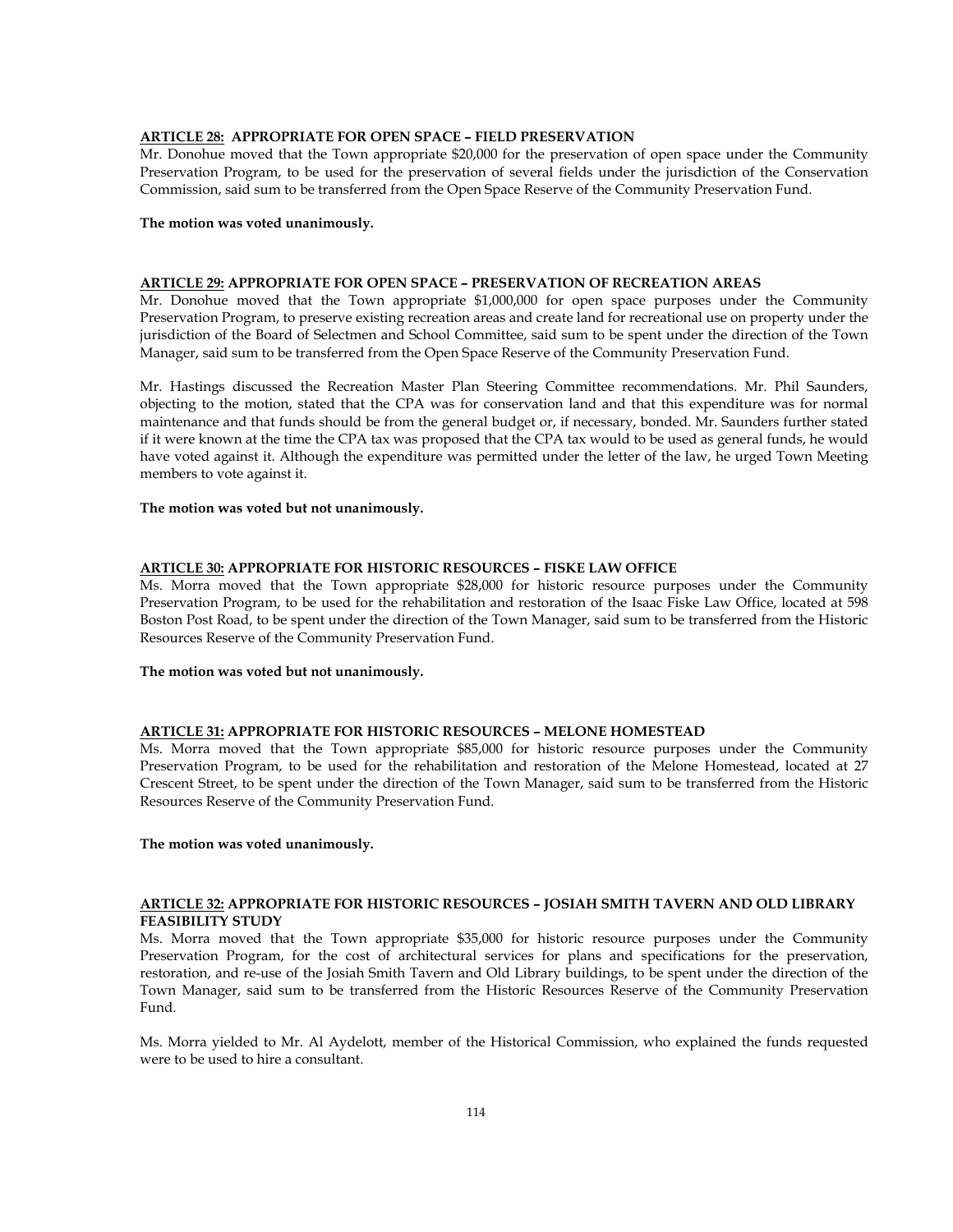## **ARTICLE 33: APPROPRIATE FOR HISTORIC RESOURCES – EVALUATION OF OLD LIBRARY - ARCHIVES**

Ms. Pamela Fox, member of the Community Preservation Committee, moved that the Town appropriate \$2,500 for historic resource purposes under the Community Preservation Program to be used to evaluate the Old Library for adaptive re-use as a centralized Town archives facility, to be spent under the direction of the Town Manager, said sum to be transferred from the Historic Resources Reserve of the Community Preservation Fund.

Ms. Fox yielded to Carol Snow, chairman of the Historic Archives Committee, who discussed the motion.

#### **The motion was voted unanimously.**

# **ARTICLE 34: APPROPRIATE FOR HISTORIC RESOURCES – CASE ESTATES BUILDING**

Mr. Brian Donohue moved Article 34 be passed over and so disposed.

#### **The motion was voted unanimously.**

# **ARTICLE 35: APPROPRIATE FOR COMMUNITY HOUSING – AFFORDABLE HOUSING CONSULTANT**

Mr. Gillespie moved that the Town appropriate \$25,000 for community housing purposes under the Community Preservation Program, to support community housing by retaining an affordable housing consultant to assist the Town in developing and proposing strategies to create affordable housing, to be spent under the direction of the Town Manager, said sum to be transferred from the Community Housing Reserve of the Community Preservation Fund.

#### **The motion was voted unanimously.**

## **ARTICLE 36: APPROPRIATE FOR COMMUNITY HOUSING – HOUSING STAFF ASSISTANCE**

Ms. Sarah Rhatigan, member of the Community Preservation Committee, moved that the Town appropriate \$10,000 for community housing purposes under the Community Preservation Program, in order to provide funds for staff assistance for the creation, preservation, and support of community housing, to be spent under the direction of the Town Manager; said sum to be transferred from the Community Housing Reserve of the Community Preservation Fund.

Mr. Edward Coburn, member of the Weston Affordable Housing Foundation, Inc, [WAHFI] spoke in favor of the motion.

# **The motion was voted unanimously.**

## **ARTICLE 37: ACCEPT CHAPTER 73, SECTION 4 OF THE ACTS OF 1986 (INCREASE IN PROPERTY TAX EXEMPTION LIMITS)**

Mr. Harrity moved the Town accept, for Fiscal Year 2008, the provisions of Section 4 of Chapter 73 of the Acts of 1986, as amended by Chapter 126 of the Acts of 1988, which amends chapter 59 of the Massachusetts General Laws relative to real estate property tax exemptions and approve an increase in the amount of 100 percent for each eligible exemption.

## **The motion was voted unanimously.**

### **ARTICLE 38: AMEND THE ICE SCHOLARSHIP AWARD**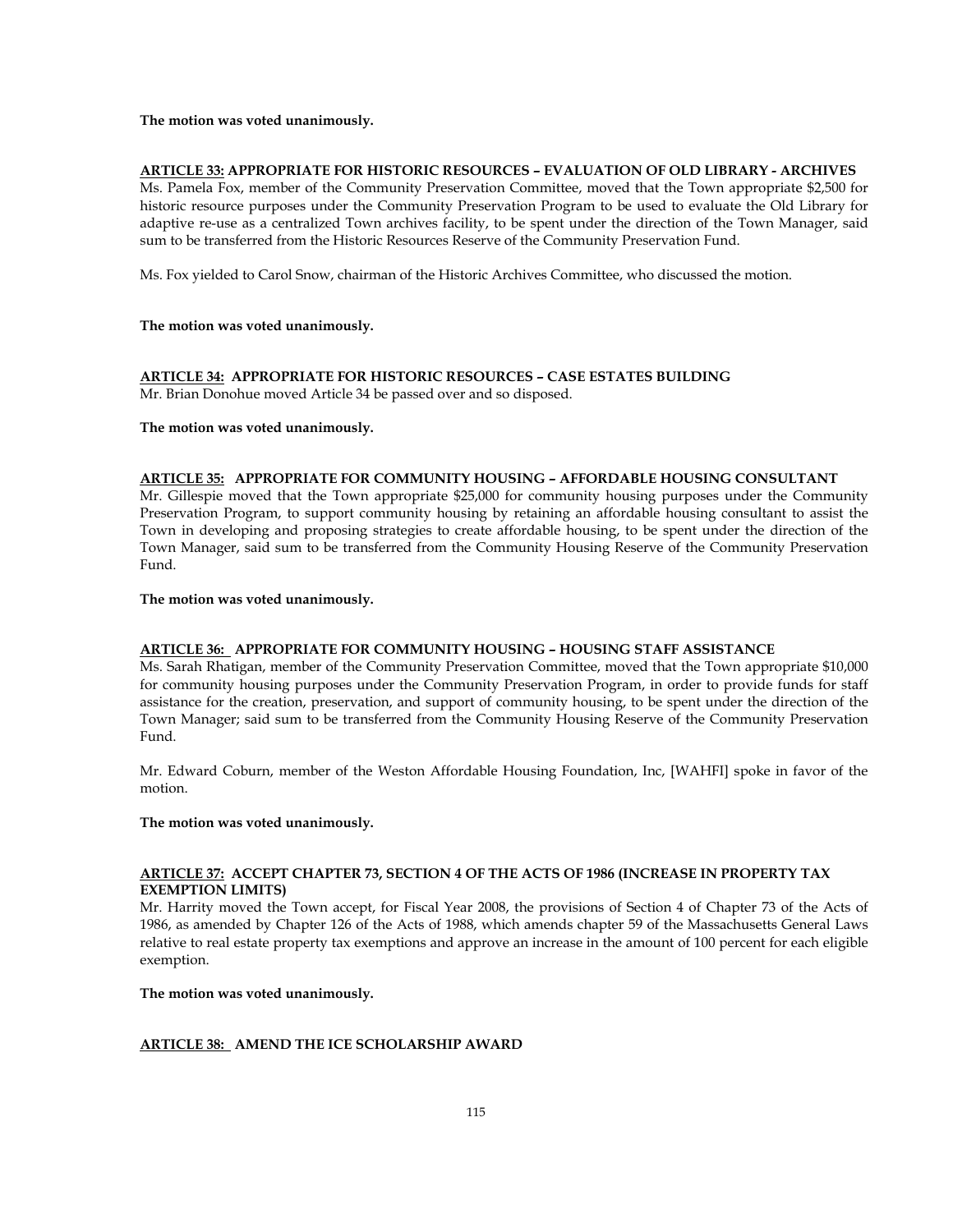Ms. Wendy Spector moved that the vote under Article 29 of the Annual Town Meeting, May 9, 1990, which established the ICE Award in honor of Peter J. Foley be amended by renaming the award to the Peter J. Foley ICE Award and changing the description of the award by inserting the underlined text as shown in the warrant.

- 1. The purpose of the Award is to exemplify the philosophy of Coach Peter J. Foley by recognizing involvement, commitment and effort in athletics. The award recognizes students who have been able to grow as athletes during their four years in high school by exhibiting consistent involvement, commitment and effort.
- 2. The Award is to be presented to one boy and one girl in the high school senior class selected by a committee composed of the High School Principal, Athletic Director, Head of the Guidance Department and one Weston Booster representative from nominees proposed by coaches of varsity sports. The Coach of each varsity sport shall nominate to such committee as candidates for the Award a boy or girl, or a boy and a girl if the sport is co-ed, from among the participants in such varsity sport.
- 3. Each recipient of the Award shall receive a plaque evidencing the Award, the cost of which shall be paid from the income of the fund, and one-half of the remainder of the annual income earned to March first on the trust fund to be used to further their education.
- 4. All gifts and donations received into the Award are to be placed in trust with the Commissioners of Trust Funds of the Town who shall invest and reinvest the same in accordance with law.

#### **The motion was voted unanimously.**

The Moderator accepted a motion to dissolve the Annual Town Meeting.

Motion to dissolve 2007 Annual Town Meeting passes.

## **SPECIAL TOWN MEETING November 28, 2007**

Pursuant to a warrant, duly served, Robert M. Buchanan, the Moderator called the Special Town Meeting to order at 7:30 P.M. in the auditorium of the Weston High School. The Moderator declared a quorum present and proceeded with the reading of the Warrant and the Return of Service.

The Moderator appointed tellers and swore them to their duties.

Tellers in the Auditorium:

David Hutcheson Cortland Mathers Jamie Monovoukas Bea Forman

The Moderator welcomed visitors and outlined procedures to be followed; warned about brevity; and requested citizens to give their names and addresses before speaking.

# **ARTICLE 1: AMEND FISCAL YEAR 2008 OPERATING BUDGET**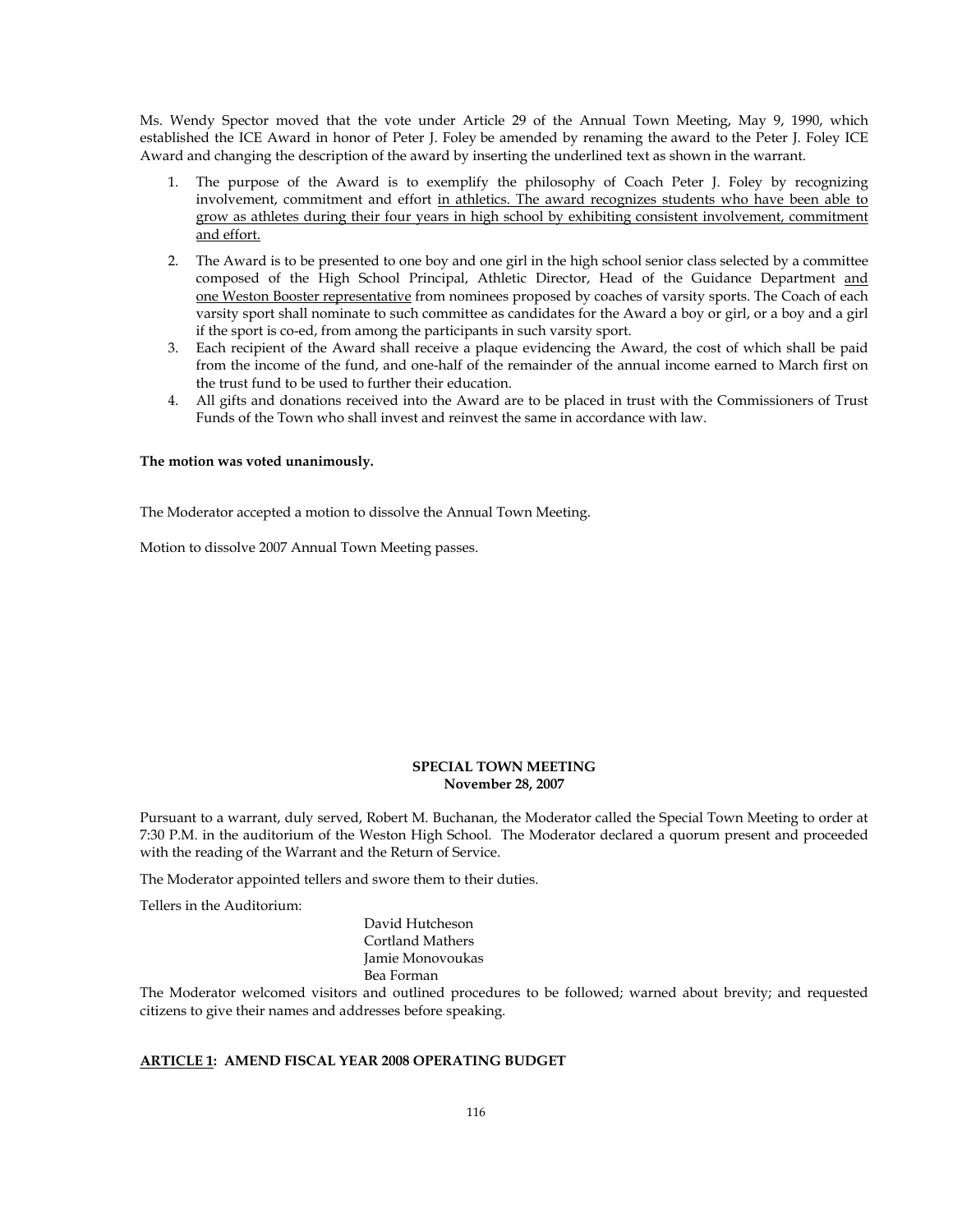|                                                                   | Changing From | Changing To  | Difference To |
|-------------------------------------------------------------------|---------------|--------------|---------------|
| School Department-<br><b>Salaries</b>                             | \$23,299,474  | \$23,769,967 | \$470,493     |
| Cost of Living & Merit Pay -<br><b>Transfer Account</b>           | \$44,000      | \$64,000     | \$20,000      |
| Town Manager's Office -<br>Consulting & Professional<br>Services+ | \$55,000      | \$85,000     | \$30,000      |
| Legal                                                             | \$196,800     | \$226,800    | \$30,000      |
| Facilities Improvements -<br>Town-Wide+                           | \$227,813     | \$272,813    | \$45,000      |
| Facilities<br>Town-Wide-<br><b>Salaries</b>                       | \$162,486     | \$167,486    | \$5,000       |
| Insurance-Group Health/Life,<br>Medicare                          | \$9,816,746   | \$9,402,374  | $(\$414,372)$ |

Mr. Charlip moved that the Town amend the following line items in the Fiscal Year 2008 Operating Budget adopted under Article 2 of the 2007 annual town meeting as follows:

#### **The motion was voted unanimously.**

# **ARTICLE 2: APPROPRIATE FOR ARSENIC REMEDIATION ON TOWN-OWNED LAND:**

Mr. Harrity moved that the Town raise and appropriate \$210,000 for the purpose of removing arsenic contaminated soil on Town-owned land, including testing and other engineering services, as well as the actual removal and replacement of soil, and all other incidental costs related thereto; to be spent under the direction of the Town Manager.

#### **The motion was voted unanimously.**

# **ARTICLE 3: APPROPRIATE FOR FIELD SCHOOL ENGINEERING STUDY:**

Mr. Heller, member of the School Committee, moved that the Town raise and appropriate \$40,000 for the cost of engineering services and all other incidental costs related thereto, for the purpose of evaluating the physical condition of the Field School; to be spent under the direction of the School Committee.

Mr. Heller, responding to a question from the floor, discussed the deterioration and failure of structural elements of Field School.

# **The motion was voted.**

# **ARTICLE 4: APPROPRIATE INSURANCE PROCEEDS:**

Mr. Charlip moved that the Town appropriate \$26,507 to the use of the Department of Public Works for the replacement of a vehicle, the money so appropriated to be transferred from the account "Receipts Reserved for Appropriation, Insurance Reimbursement in Excess of \$20,000."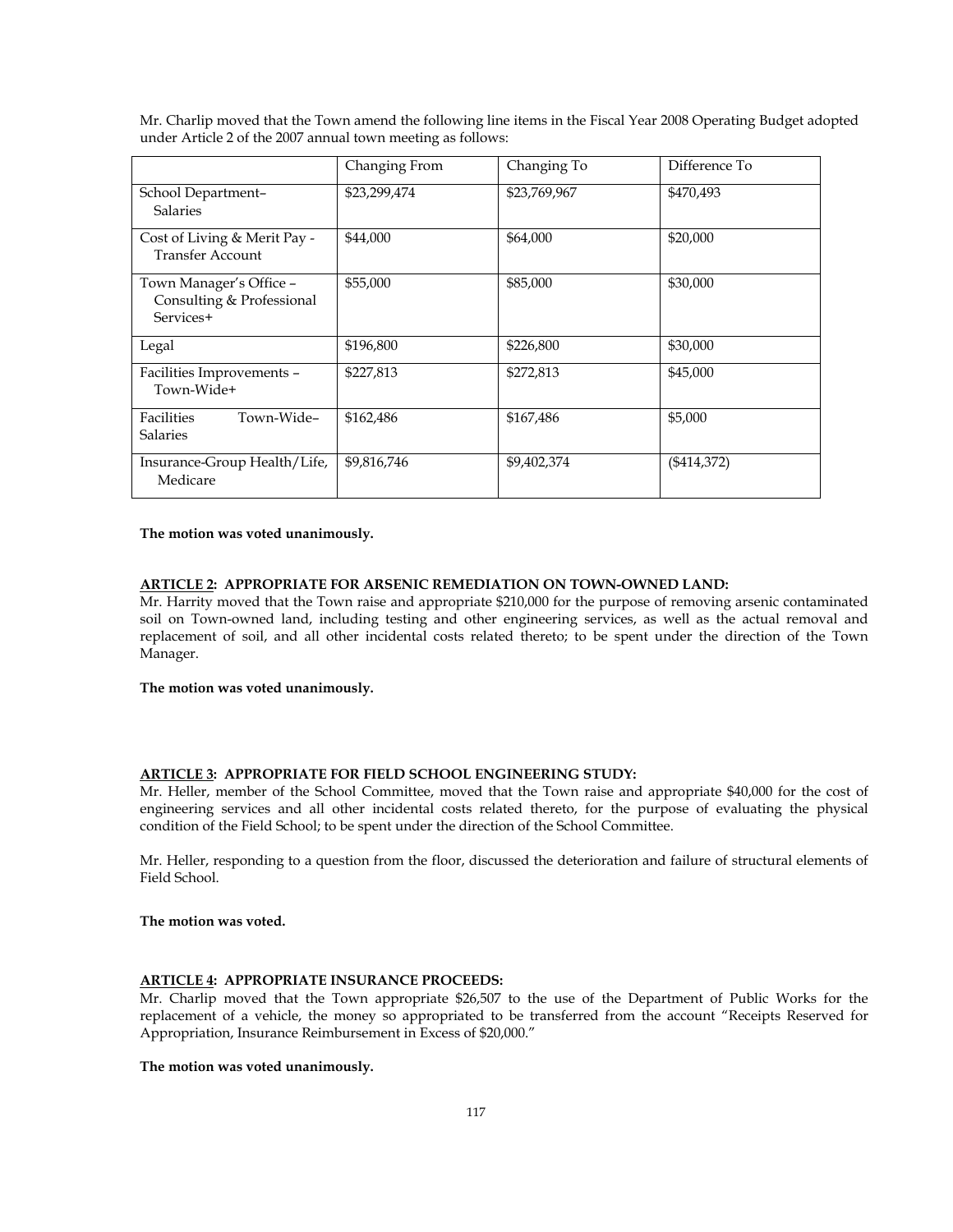# **ARTICLE 5: AMEND FISCAL YEAR 2008 WATER ENTERPRISE BUDGET:**

Mr. Charlip moved Article 5 be passed over and so disposed:

Mr. Charlip, responding from an inquiry from the floor, explained the accounting had not been finalized at the time of Special Town Meeting.

#### **The motion was voted unanimously.**

# **ARTICLE 6: APPROPRIATE DESIGN FEES FOR CONSTRUCTION OF NEW DEPARTMENT OF PUBLIC WORKS FACILITY:**

Mr. Harrity moved that the Town raise and appropriate \$210,000 for the purpose of removing arsenic contaminated soil on Town-owned land, including testing and other engineering services, as well as the actual removal and replacement of soil, and all other incidental costs related thereto; to be spent under the direction of the Town Manager.

Mr. Harrity yielded to Robert Fronk, member of the Permanent Building Committee who described the progress of the new DPW facility proposal since 2006 Annual Town Meeting and the need for additional funds for completion of the full design of a new facility. Mr. Harrity stated the Selectmen anticipated a request for an approximate construction cost of \$18M would be considered during a Special Town Meeting in November of 2008. Mr. Jim Ricotta, member of the Finance Committee described the impact of such a future construction project on the Town's debt service and theoretical impact on an average real estate tax bill. Mr. Craig Hattabaugh, spoke in opposition to Mr. Harrity's motion, stating support for a new DPW facility but that the proposal presented to Town Meeting members was too large in scope, too expensive and that certain assumptions presented were incorrect. Mr. Thomas Boyle objecting to the cost and design of the project, informed the Meeting members his objection was based on his experience and expertise as owner and operator of large trucking fleet and related facilities. Ms. Carol Norquist, Ms. Stephanie Kelly, Mr. Daniel Santangelo, Ms. Stacy Brenner, Ms. Nina Danforth all spoke in opposition to the motion, citing various objections to the size, expense, and design layout.. Mr. Jack Obusek, an abutter to the DPW site, spoke in support of the motion, informing Town Meeting members that his Golden Ball Road neighborhood abutted the DPW site and as abutters, worked extensively with the design committee to mitigate the impact of the new facility on the neighborhood. Ms. Judy Nitsch joined Mr. Obusek in support of the motion.

**Although the motion needed a 2/3 majority to pass, Mr. Harrity's motion was defeated, yeas 59, nays 101.** 

#### **ARTICLE 7: AMEND GENERAL BYLAWS: NON-CRIMINAL DISPOSITION**

Mr. Charlip moved that the Town's General Bylaws be amended by deleting Article V, Penalties and replacing it with the following:

"Article V Penalties

> Section 1. A violation of any Town Bylaw may be enforced by any means available in law or in equity. When enforced on indictment or on complaint before a district court, any person violating any provision of these bylaws shall be punished by a fine of not more than three hundred dollars for each offense.

Section 2. Non-Criminal Disposition

(a) Scope and Authority

This Bylaw provides for a non-criminal disposition of a violation of any Town Bylaw, the violation of which is subject to a specific penalty. This Bylaw is enacted in accordance with MGL c. 40, § 21D.

#### (b) Enforcing Person

"Enforcing person," as used in this Bylaw, shall mean any police officer of the Town of Weston, with respect to any offense; the Fire Chief and his or her designees; the Building Inspector and his or her designees; the Public Health Director and his or her designees; the Director of Operations, Department of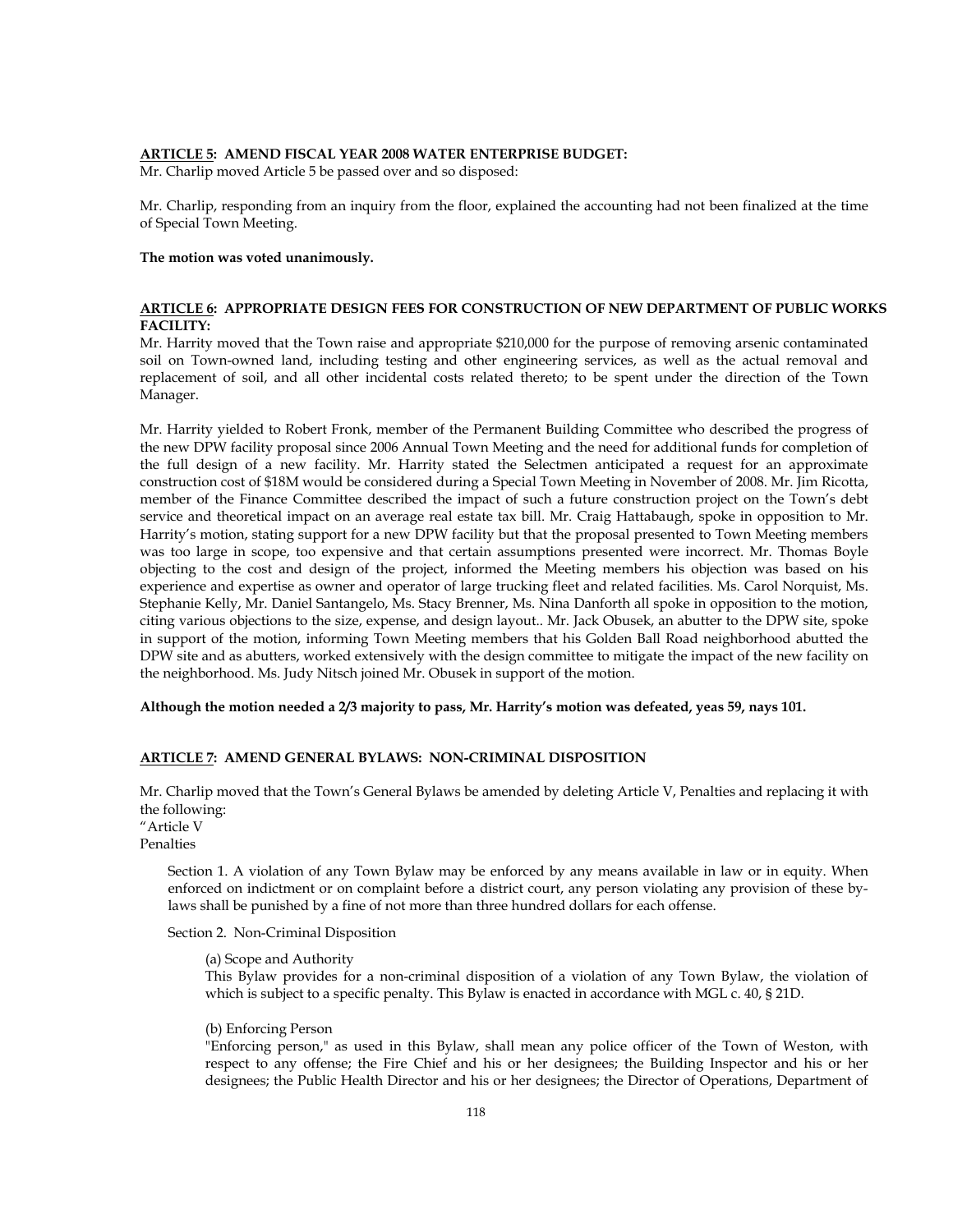Public Works and his or her designees; the Sealer of Weights and Measures and his or her designees; the Dog Officer; and such other officials as the Board of Selectmen or Bylaw may from time to time designate, each with respect to violation of Bylaws within their respective jurisdictions. If more than one official has jurisdiction in a given case, any such official may be an enforcing person with respect thereto.

## (c) Fines

Notwithstanding any other provisions of this article, when enforced pursuant to the non-criminal disposition procedures of MGL c. 40, § 21D, the following shall be the fines applicable to the listed offenses, unless otherwise specifically provided by Bylaw:

First violation: Warning Second violation: \$100 Third violation: \$200 Fourth and subsequent violations: \$300

Each day a violation exists shall constitute a separate violation."

Mr. Charlip thanked Town Meeting members for their input and recommendations on the proposed Bylaw, which was revised to reflect many of those concerns and issues. Mr. Charlip further explained the Non-Criminal Disposition bylaw only would apply to violations of the Town Bylaws, not rules and regulations promulgated by various Town Boards and Commissions, nor would it apply to violations of state law. Mr. Tony Davies, although in favor of the motion, concerned that citizens would be subject to repeated, daily fines, until the violation was corrected, asked how to stop the clock running and daily tickets being issued before the violation was corrected. Town Counsel John Giorgio explained that although every day that a violation existed it would be a separate offense, and subject to daily ticketing, the intent was not to be punitive. The enforcing person would consider the intent of the violator, and had discretion to consider the seriousness of the violation, the effect on persons, property and safety, and also if a goodwill effort was being made by the violator to remedy the violation or if the continued violation was the result of bad action. Examples of abused bylaws included zoning, construction, and dog violations.

#### **A motion to cut off debate was made, 2/3 vote needed to cut off debate.**

#### **Motion failed, yeas 75, nays 75.**

Ms. Diana Chaplin spoke in opposition to Mr. Charlip's motion, citing data from other towns. Ms. Chaplin, objecting to the uniformity of fines, gave examples how different violations are fined in proportion to the seriousness of the offense. Ms. Chaplin urged the Town Meeting members to reject this Bylaw as presented. Mr. Mario Alagna told meeting members he had read all of the Bylaws and various Rules and Regulations and was opposing the motion because the Rules and Regulations were extensions of the Bylaws, therefore the rules and regulations passed without Town Meeting oversight would be subject to enforcement under the Non-Criminal Disposition Bylaw. Also speaking in opposition: Mr. Warren Norquist, who stated the appeal process needed to be improved, and Mr. Edwin Brush, who felt the Selectmen had the authority to change the scope of the bylaw and enforcement personnel without Town Meeting approval. Mr. John Fiske voiced his support for the Bylaw citing the great discretion given to the enforcement personnel.

#### **The motion was voted: yeas 82, nays 61.**

## **ARTICLE 8: APPROPRIATE FOR HISTORIC RESOURCES - JOSIAH SMITH TAVERN AND OLD LIBRARY FEASIBILITY STUDY**

Mr. Donohue, member of the Community Preservation Committee, moved that the Town appropriate \$50,000 for historic resource purposes under the Community Preservation Program, for the cost of architectural services for plans and specifications for the preservation, restoration, and re-use of the Josiah Smith Tavern and Old Library buildings, to be spent under the direction of the Town Manager, said sum to be transferred from the Historic Resources Reserve of the Community Preservation Fund.

Mr. Donohue yielded to Mr. Andy Marvel who described the progress and possibilities for re-use of the Josiah Smith Tavern and the old library building. Ms. Marcia Lipcomb, member of the Weston Community League, described the relationship of the Community League to the Town, and how the Community League supported the proposed